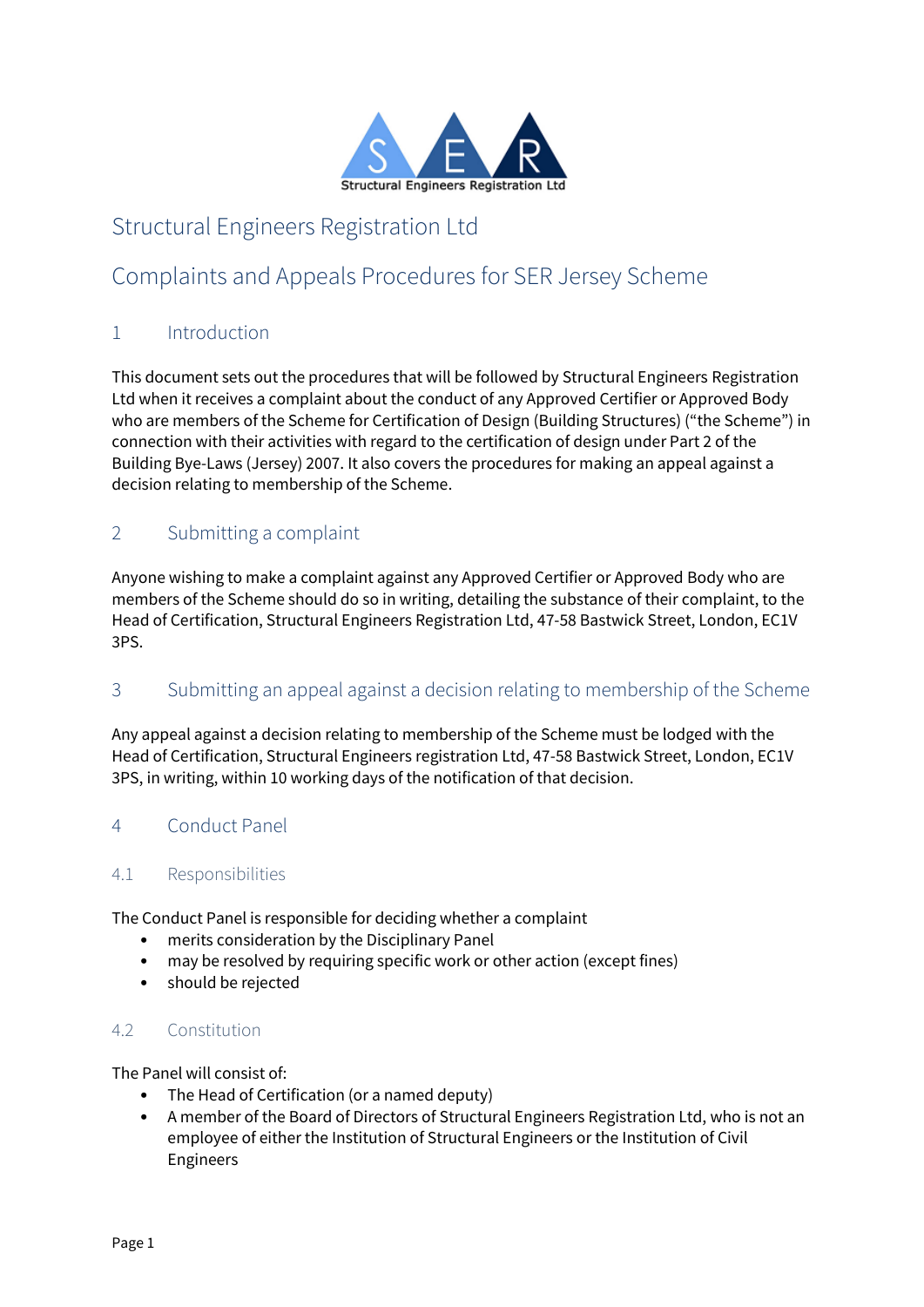#### 4.3 Powers

The Panel may reject a complaint on the grounds that:

- it does not directly concern certification of design under Part 2 of the Building Bye-Laws (Jersey) 2007
- it is outside the scope of the Scheme

The Panel must refer to the Disciplinary Panel any complaint alleging:

- a breach of Part 2 of the Building Bye-Laws (Jersey) 2007
- that an Approved Certifier of Design has not acted in accordance with other rules, limitations, or conditions of the Scheme

If the complaint appears to concern a simple mistake, the Panel may recommend that the complaint would merit a hearing by the Disciplinary Panel if the subject of the complaint does not satisfactorily complete certain work within a specified time.

#### 4.4 Procedures

Within 3 working days of receipt of a complaint, the Head of Certification (or a named deputy) will:

- Acknowledge receipt of the complaint to the complainant, in writing.
- Appoint a Conduct Panel to consider the complaint.
- Notify the Approved Certifier or Approved Body that is the subject of a complaint, in writing, and request them to submit a written response within 15 working days



**Figure 1 - Conduct Panel procedures**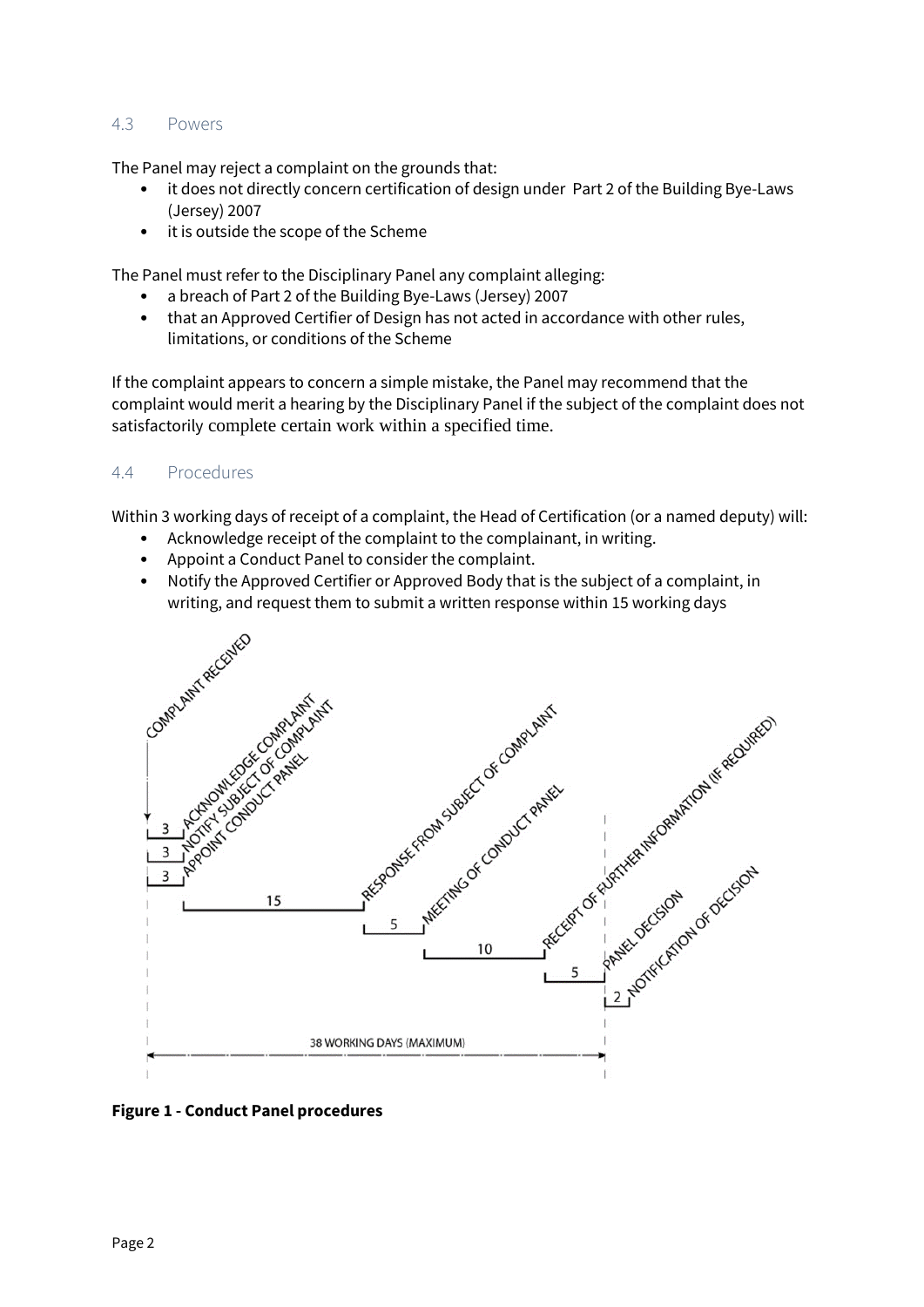The Panel may conduct its business in what ever manner (including physical meetings, telephone conversations and exchange of both hard copy or electronic correspondence) as it deems appropriate in the particular circumstances.

The Panel will convene within 5 working days of receipt of the response to the complaint from the subject of the complaint. If, in order to make a decision, the Panel concludes that it requires further information from either the complainant or the subject of the complaint, it may do so requesting a response within 10 working days. The Panel will then reconvene, to reach its decision, within 5 working days of receipt of the further information.

Within 2 working days of the decision of the Panel:

- The complainant and the subject of the complaint will be informed, in writing, of the decision
- Growth Housing and Environment (GHE) will be informed, in writing, if the complaint is to be heard by the Disciplinary Panel
- Growth Housing and Environment will be informed, in writing, if the complaint alleges that an Approved Certifier has acted in breach Part 2 of the Building Bye-Laws (Jersey) 2007

Any appeal against the decision of the Panel must be lodged with the Head of Certification, in writing, within 10 working days of the notification of that decision (see Section 6 below).

# 5 Disciplinary Panel

## 5.1 Responsibilities

The Disciplinary Panel is responsible for hearing and determining any complaint concerning a member of the Scheme that alleges a breach Part 2 of the Building Bye-Laws (Jersey) 2007 or any other complaint that the Conduct Panel considers merits a hearing.

## 5.2 Constitution

The Panel will consist of:

- Two members of the Institution of Structural Engineers (IStructE) nominated by the President of the IStructE
- Two members of the Institution of Civil Engineers (ICE) nominated by the President of the ICE
- A member of the Board of Directors of Structural Engineers Registration Ltd, who is not an employee of either the Institution of Structural Engineers or the Institution of Civil Engineers

Only one member of the Panel may be a member of the Conduct Panel that considered the complaint. At least three members of the Panel must not be directly involved in the assessment, approval, or auditing of members of the Scheme.

The Panel may choose to have a legal adviser in attendance at its meetings.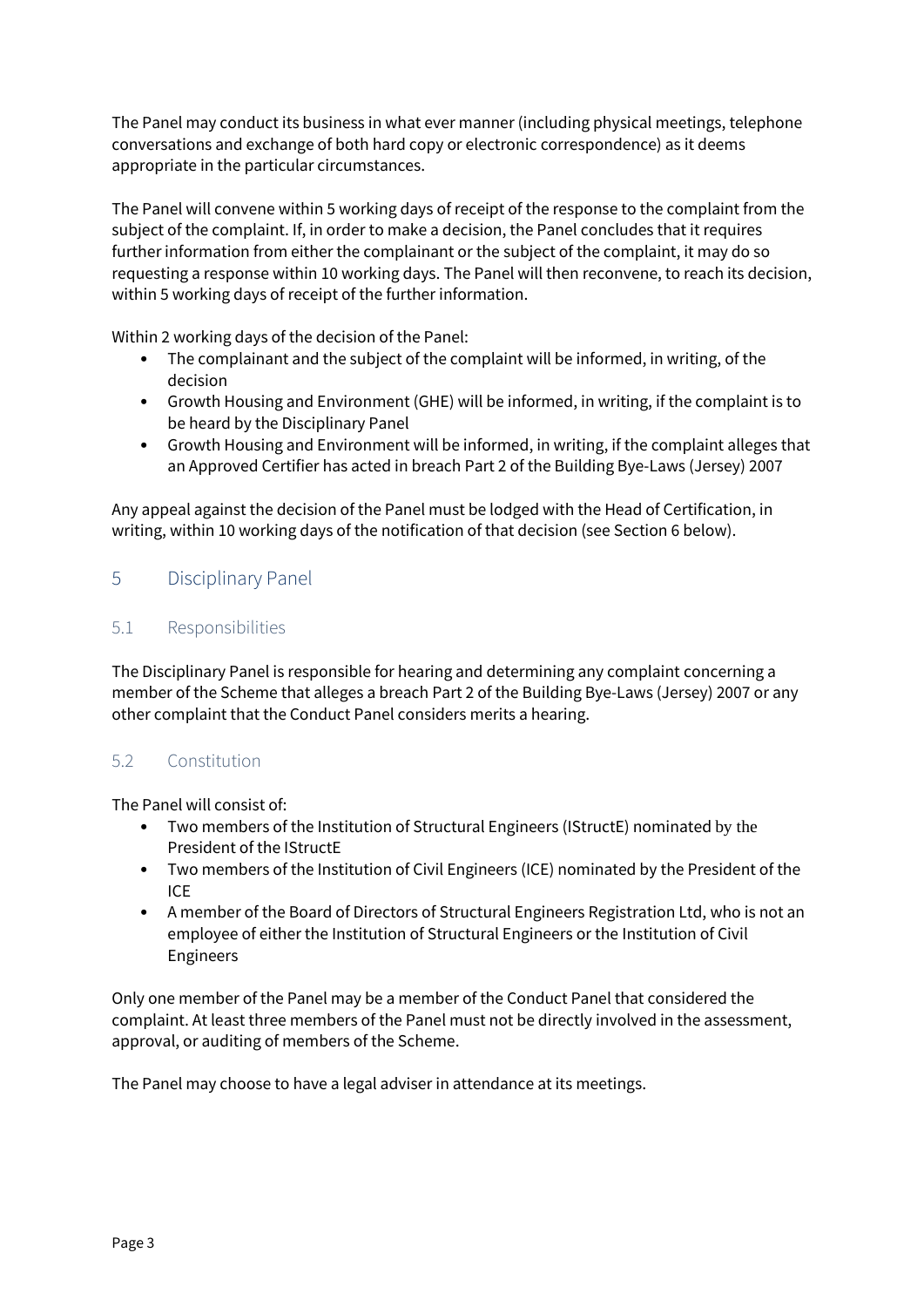#### 5.3 Powers

The Panel must always terminate membership of the Scheme if it considers that an Approved Certifier has acted in breach of Part 2 of the Building Bye-Laws (Jersey) 2007.

The Panel may recommend sanctions if an Approved Certifier or Approved Body has not acted within other rules, limitations, or conditions of the Scheme. Sanctions may include:

- Termination
- Reprimand with an extraordinary audit within six months
- Reprimand

but not fines.

Decisions of the Panel are, subject to appeal, binding on the subject of the complaint.

#### 5.3 Procedures

The Panel will normally convene a hearing within 40 working days of notification that it is to hear a complaint.

A minimum of 20 working days notice of the proposed date of the hearing will be given to the subject of the complaint. They will normally be required to attend for interview by the Panel in person and may choose to be accompanied by their legal adviser. Membership of the Scheme may be terminated by the Panel where the subject of the complaint fails to attend without valid reason.



#### **Figure 2 - Disciplinary Panel procedures**

The decision of the Disciplinary Panel will be notified to:

- The complainant
- The subject of the complaint
- GHE,

in writing, within 2 working days of the meeting.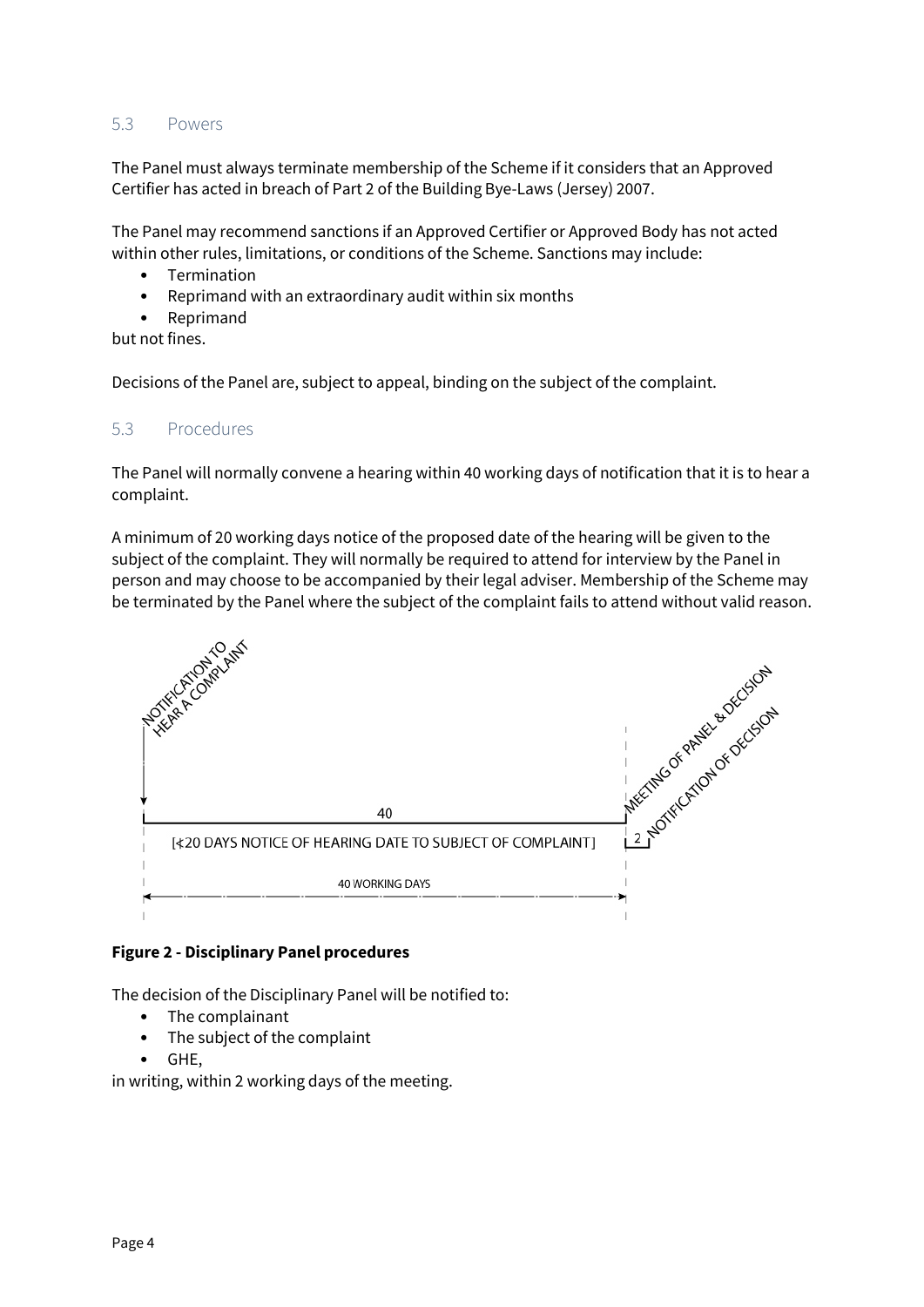Any appeal against the decision of the Panel must be lodged with the Head of Certification, in writing, within 10 working days of the notification of that decision (see Section 6 below).

# 6 Appeals Panel

## 6.1 Responsibilities

The Appeals Panel is responsible for determining any appeal against a decision of the Conduct Panel or the Disciplinary Panel or any decision regarding membership of the Scheme.

## 6.2 Constitution

The Panel will be chaired by a person independent of Structural Engineers Registration Ltd, IStructE and ICE, appointed by Growth, Housing and Environment ("GHE"). The Chairman will then nominate two other persons to sit on the Panel in a personal capacity.

No member of the Panel may have an interest in Structural Engineers Registration Ltd, IStructE, ICE, the complainant or the subject of the complaint. No member of the Panel may have been a member of either the Conduct Panel or the Disciplinary Panel which previously considered the complaint.

The Panel may choose to have a legal adviser in attendance at its meetings.

#### 6.3 Powers

The only grounds for an appeal against the decision of the Conduct Panel or the Disciplinary Panel are that the Panel was not properly constituted or conducted.

In the case of appeals against a decision on membership taken following assessment of an application for membership or renewal of membership, or following audit, the appeal may be rejected if the complainant:

- Does not attend an interview with the Panel in person, if requested to do so
- Fails to demonstrate that the assessment or audit was not properly conducted or the rules, limitations, or conditions of the Scheme were not correctly applied.

## 6.4 Procedures

Acknowledgement of receipt of notification of an appeal being lodged will be made within 3 working days of receipt. GHE will be informed at the same time.

In the cases of appeals against decisions of the Conduct or Disciplinary Panels, the Panel will normally convene within 30 working days of the receipt of the notification of the appeal.

In the case of appeals against decisions on membership, the Panel will normally convene within 40 working days of the receipt of the notification of the appeal. A minimum of 20 working days notice of the proposed date of the meeting will be given to the person lodging the appeal. They will normally be required to attend for interview by the Panel in person and may choose to be accompanied by their legal adviser.